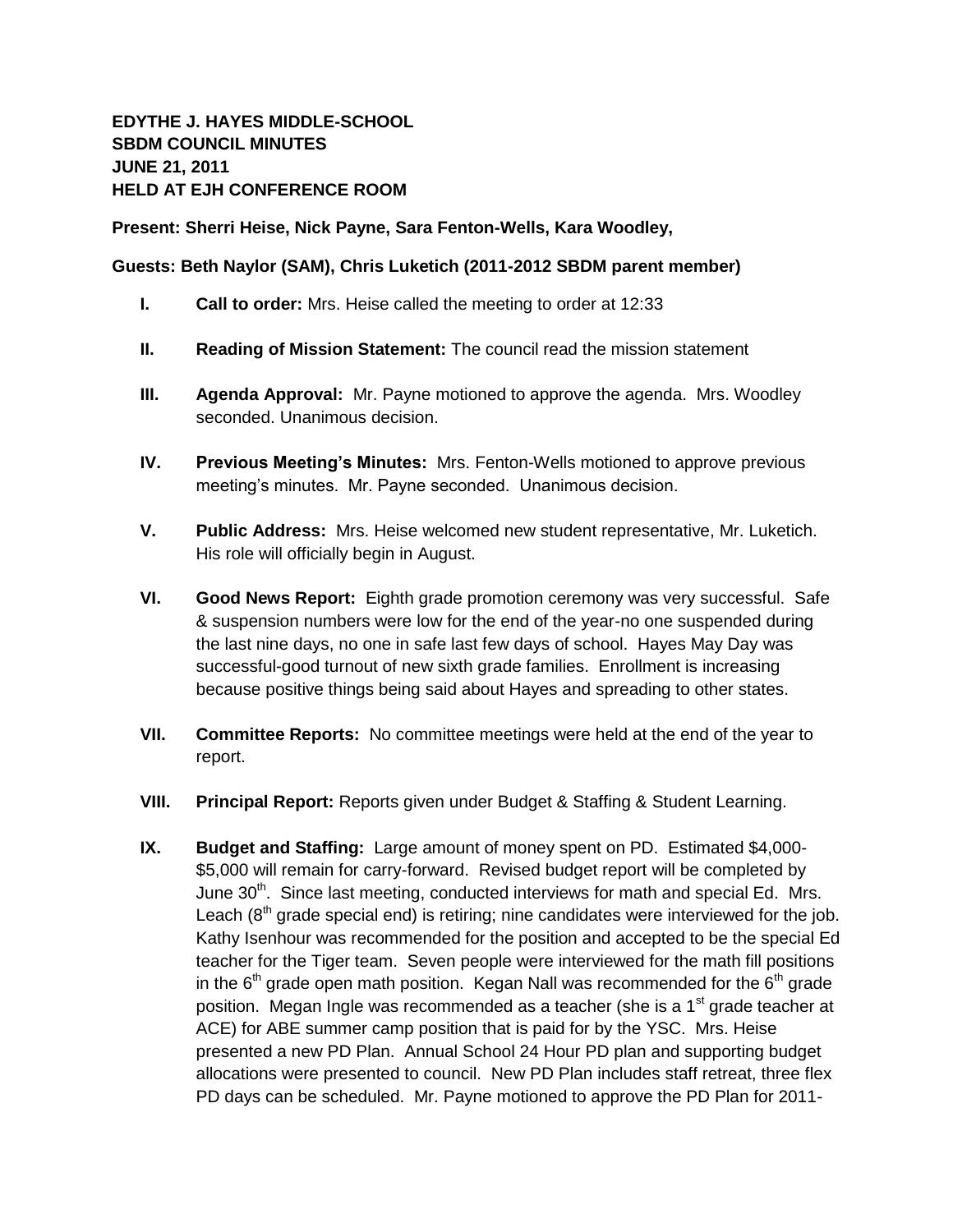2012. Mrs. Woodley seconded. Unanimous decision. Mrs. Heise asked if council would support participation in district release days for 2011-2012. Mrs. Fenton-Wells motioned to allow E. J. Hayes to participate in the district release days for the 2011- 2012 school year. Mr. Payne seconded. Unanimous decision.

- **X. Student Learning:** Mrs. Heise presented the Proficiency Probability Report from the Measure of Academic Progress. This report shows percent of students that have the highest probability of being proficient. Less than 10% of our students showed as being novice. We have nearly 12% of our students in the apprentice range for math. We have 78% of our students with the probability of falling in the proficient/distinguished range in math. IN reading we have: less than 8% in novice range, less than 11% in apprentice range and 81% in proficient/distinguished range. Everything points to us becoming very close to meeting the goals that we have set to meet this year.
- **XI. Policy Review:** The following are committee recommendations to council for changes:
	- **a.** Student Assignment Policy-changes to RTI section. Under "Step Two" delete "SAT referral to move to tier two." SAT will no longer be involved with this process; the RTI team will be involved instead. SAT is replaced with RTI team. Under Step Four: added "By contacting IAKSS Point of Contact for RTI." Under Section 4: The RTI Team will report progress to IAKSS Point of Contact was added-SAT taken out. Under Step Six: added "by contacting IAKSS Point of Contact." Also added, "The RTI team will meet monthly with grade level teams to discuss student progress and monitoring." Under Math Placement Requirements, removed, district math placement test as a requirement for placement. Mrs. Fenton-Wells made a motion to waive the first reading for the revisions to the Student Assignment Policy. Mr. Payne seconded. Mrs. Woodley motioned to adopt the Student Assignment Policy. Mr. Payne seconded. Unanimous Decision.
	- **b.** The following changes were recommended for the Accelerated Learning Program Policy: "Accelerated Courses"-weighted GPA must be deleted from the policy. Under scheduling-change was made to deadline (May 1<sup>st</sup>-May 15<sup>th</sup>) as the schedule may not be done within that time frame. Took out Accelerated Learning Committee members-not relevant to policy. Mrs. Fenton-Wells motioned to waive the first reading for revisions to the Accelerated Learning Program Policy. Mr. Payne second. Unanimous decision. Mrs. Woodley motioned to approve policy as amended. Mrs. Fenton-Wells seconded. Unanimous decision.
	- **c.** No recommendation for changing writing policy, but Language Arts recommends the following changes for the Writing Plan: Use of common core language throughout, more aligned with new units of study than previous plan. Mrs. Fenton-Wells motioned to approve the amended Writing Plan for Language Arts. Mr. Payne seconded. Unanimous decision.